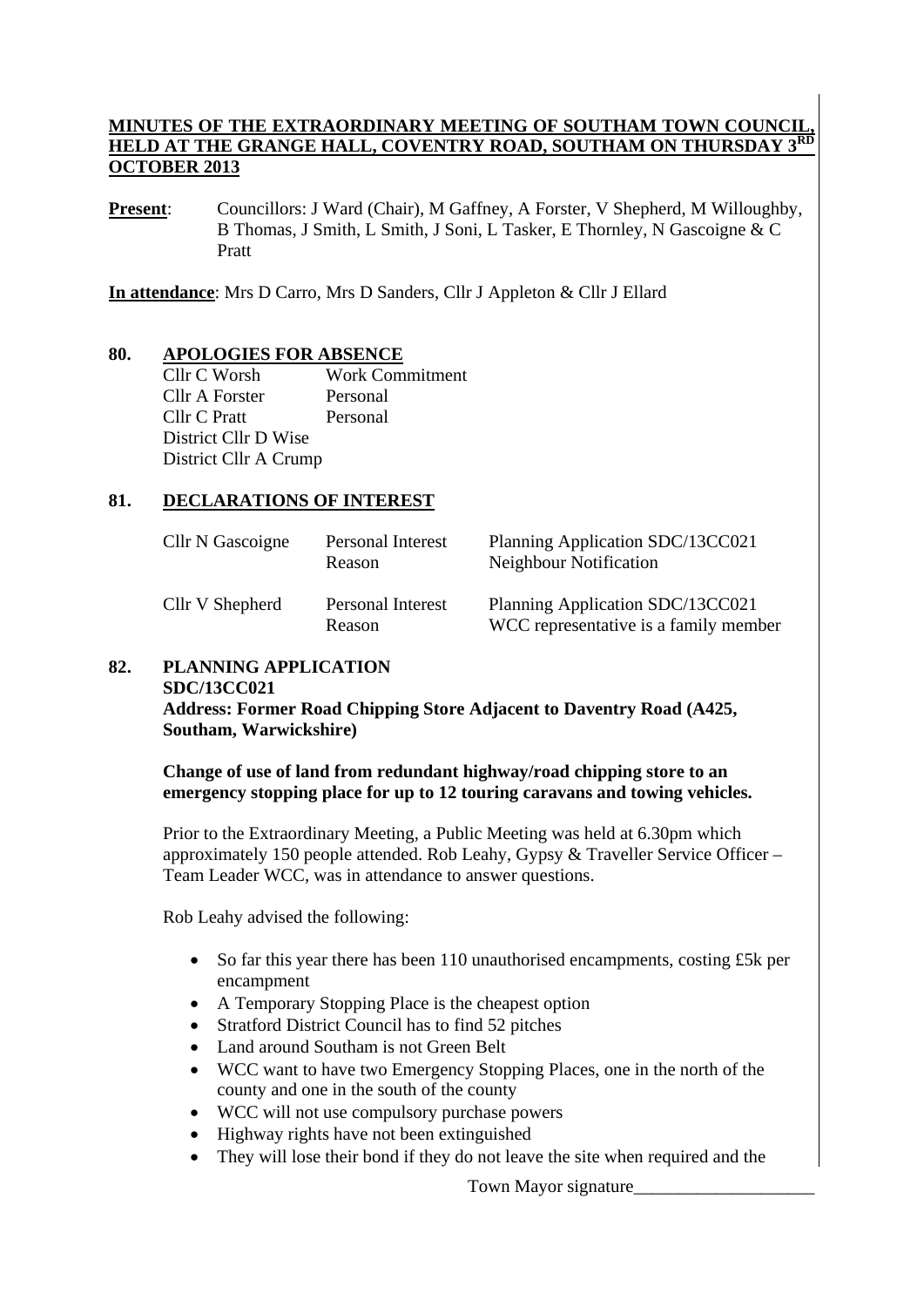Police have the powers to remove them from the site under Section 62

- Users of the site will pay for the facilities at an approximate cost of £500 per caravan , there will be no cost to the council
- Neighbouring authorities have sites which is increasing the problem for Warwickshire
- Proposals of this nature do cause house prices to dip initially but once established they do recover

The following Public Representations were received:

### Mr T Merritt – 27 Barkus Close, Southam

- Is it a closed deal?
- Why Southam?
- Land fill, HS2 now Travellers

# Mrs P Ireland-Brown – 12 Elm Bank, Southam

- Hope Southam is sympathetic to the needs of the Travelling Community
- The site is not suitable, no electric, no green space, no lighting, no safe place for children to play

### Mrs N Bryson – Church Farm, Stretton on Dunsmore

- Owns a field adjacent to the site
- Land is arable not pasture so heavy farm machinery will be using the same access
- Crops will be sprayed
- Concerns over horses, stray dogs, gypsy trotter racing
- Site not large enough and our adjacent land is not for sale
- Concerns regarding highway safety, husband had serious accident at the access to the site

# Mr G Whiteman – Myer Bridge Farm, Daventry Road, Southam

- Planning Policy for Traveller Sites states early engagement with the community prior to a planning application being submitted – this has not happened
- Did WCC engage with the travelling community?
- Have not seen any robust evidence

# Mr B Cobb – 4 Drovers Way, Southam

- What measures are in place to ensure they do not stay longer?
- Concerns over human waste

# Mr P Guy - 15 Priors Meadow, Southam

- I have personally seen evidence of the mess that is left behind when travellers leave a site
- The proposed site is a dangerous place due to the speed of traffic using the Daventry Road

# Mrs L Tasker – 25 Abbey Lane, Southam

- SDC require 52 pitches not sites
- No need has been identified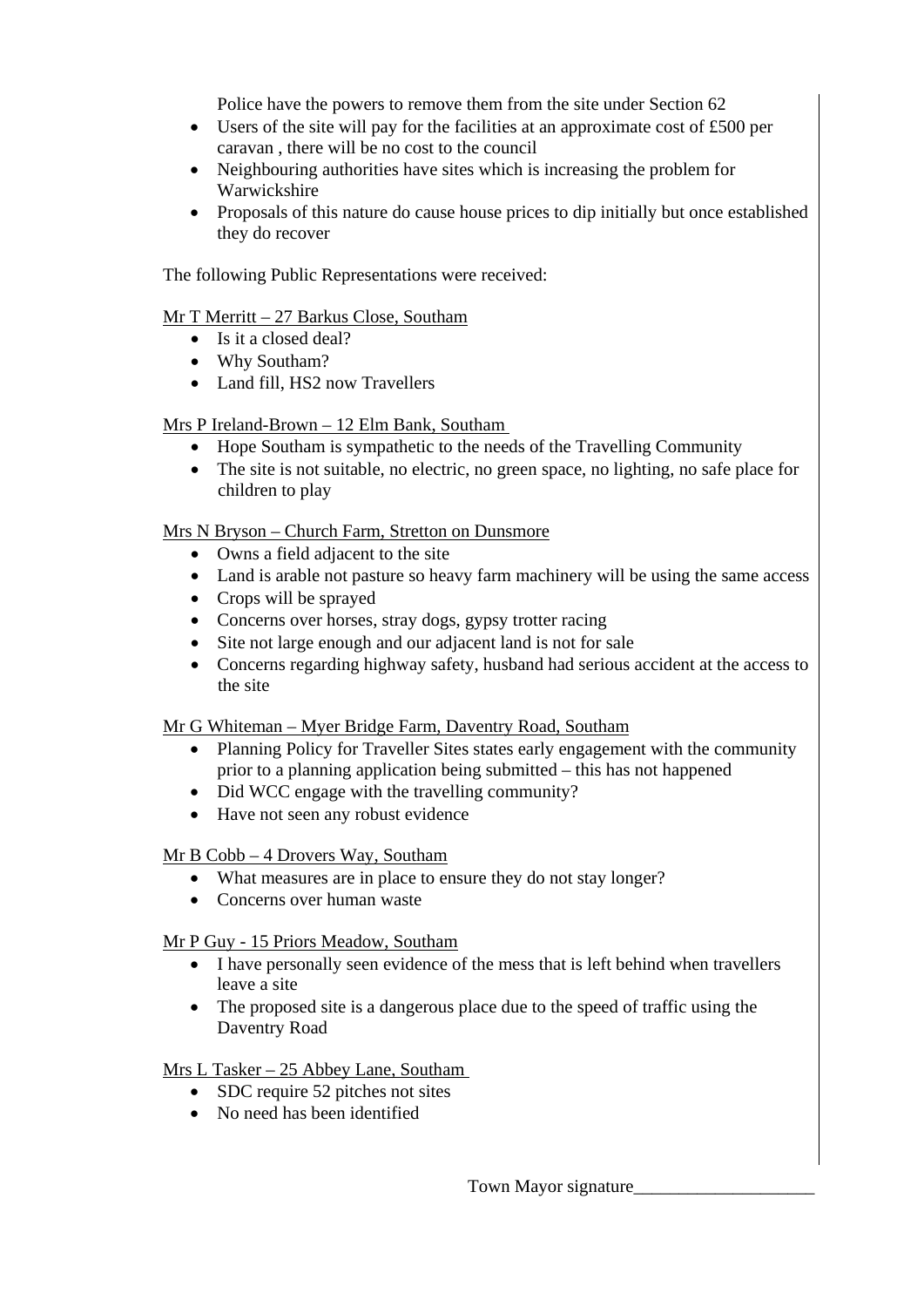# Mr G Oubridge – 25 Hillyard Road, Southam

• Who will pay for the toilets and waste etc.?

# Mrs J Cripps – 5 Rainsbrook Close, Southam

- The site won't get used because of the cost
- WCC cannot police it
- 24/7 monitoring will not happen
- Highway access unsafe
- Poor Site

# Mrs P King - 14 Shepherds Hill, Southam

- Has there been a previous planning application for the site?
- With the proposed merger of the Warwickshire and West Midlands Police force, Southam will not have the Police to deal with the issues that may arise

# Mr C Silcox – 7 Drovers Way, Southam

- What evidence is there that this proposed site is necessary in Southam?
- Creating a problem that Southam doesn't have
- Missed opportunity to create a site at Ryton

# Mr J Hancock – 6 Linley Road, Southam

- Led to believe there is a Badger sett on the site
- How will children get to school? Will there be a bus stop?
- How will WCC deal with failure to pay?

# Mr S Marshall – Calcutt Meadow, Southam

- Is it a statutory requirement?
- Duty of care
- Health and Education will suffer

# Napton Rise – Southam

- What about duty of care for residents?
- What is the maximum size of caravan?
- How many people/animals per caravan , could be one family or three families

# Mr P Stevens - Daventry Road, Southam

- Ouick fix, WCC have not tried to find a proper site
- No robust evidence to manage this type of site
- Site is not big enough, caravans will end up being parked in the laybys

# Mr A Jamieson – 45 Banbury Road, Southam

- There will be an increase in accidents
- There will be an increase in unlawful behaviour
- No guarantee that the site will be managed

# Mr M Craven – 15 Holts Leys, Southam

- Regulations state there should be 6m between each caravan and the proposal states caravans are only 3m apart
- WCC seem to be ignoring the protocol , the site isn't safe and it's not fit for purpose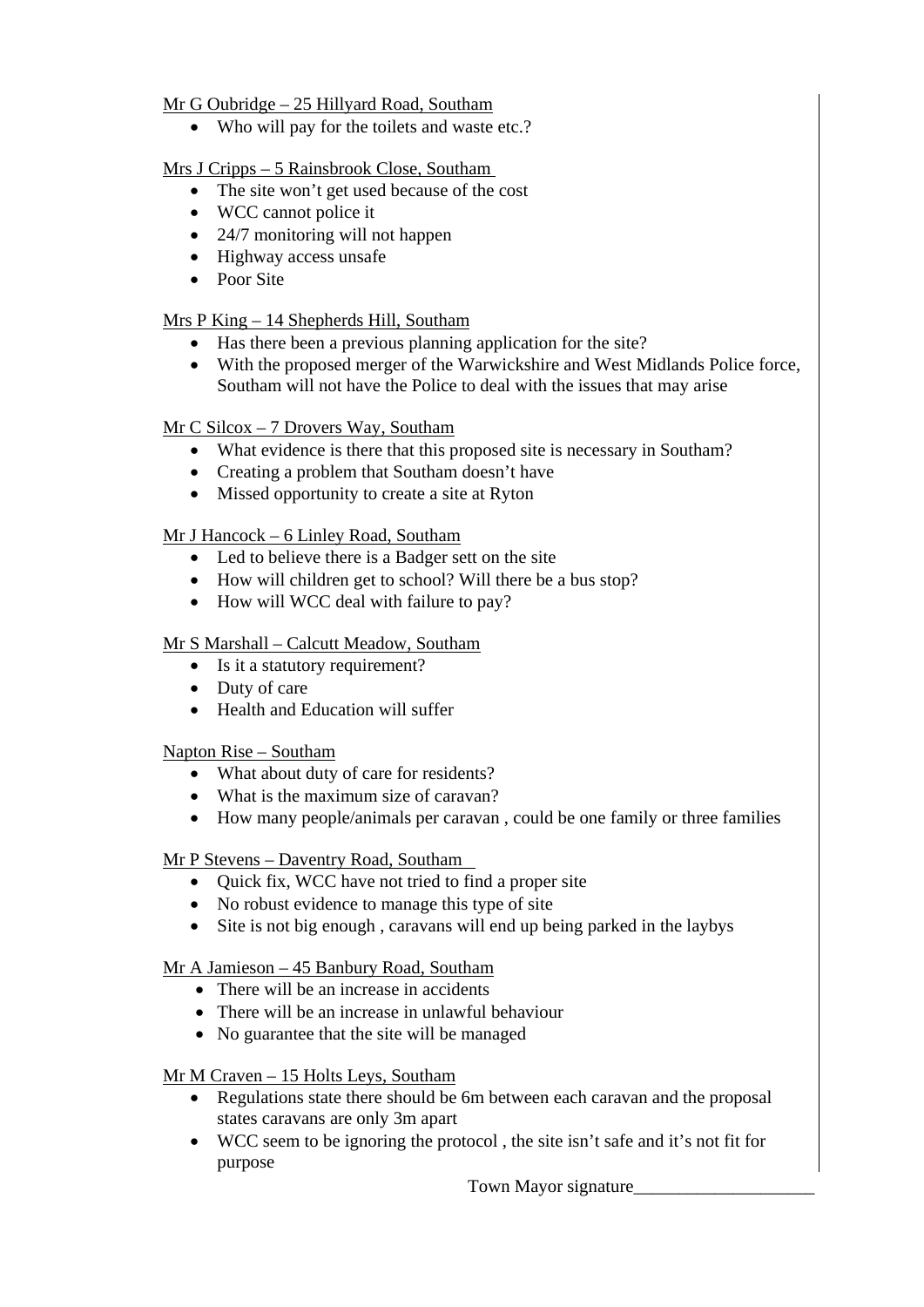## Mr T Ibbett – 1 Bridge End, Southam

- Will ANPR checks be carried out?
- Will caravan checks be carried out?

### Mr J Smith – 1 Warwick Place, Southam

• Can you guarantee that this proposal will not create similar issues as seen in Essex

#### Mr J Cleal – 25 Napton Rise, Southam

• You say that it is temporary but how do you ensure that they will not stop longer than the 28 days?

### Mr Cole – Napton

• Why is their problem our problem?

### Mrs R Cole – Southam

- Nothing on SDC website about this meeting
- Fearful to object due to reprisals

### Cllr J Ellard

- SDC are not the planning authority for this application
- WCC forgot to consult with SDC and as such SDC have only just been made aware

### Mr T Lorimer – 6 Rainsbrook Close, Southam

- Site has been chosen because the land is owned by WCC and therefore it is the cheapest option
- Site is on a dangerous road and therefore access and egress will be dangerous

#### Mr D Williams – 7 Rainsbrook Close, Southam

- When did the site become redundant?
- It has cost WCC £550k as a result of criminal behaviour

#### Cllr D Wise – Priors Meadow, Southam

- Agree with the concerns relating to the highway
- Is aware that an ex-Police Constable has expressed grave concerns
- As a Councillor I expect to be consulted prior to a proposal being advertised

#### Ms H Witten – Napton

- Access issues, dangerous bend
- What was on the site prior to it being a chipping store?
- How will they dispose of waste water, will there be a waste water tank?
- Travellers do not like to share facilities

#### Mr M Willoughby – 26 Stowe Drive, Southam

• Why was the application for the proposed emergency stopping place in the north of the county withdrawn?